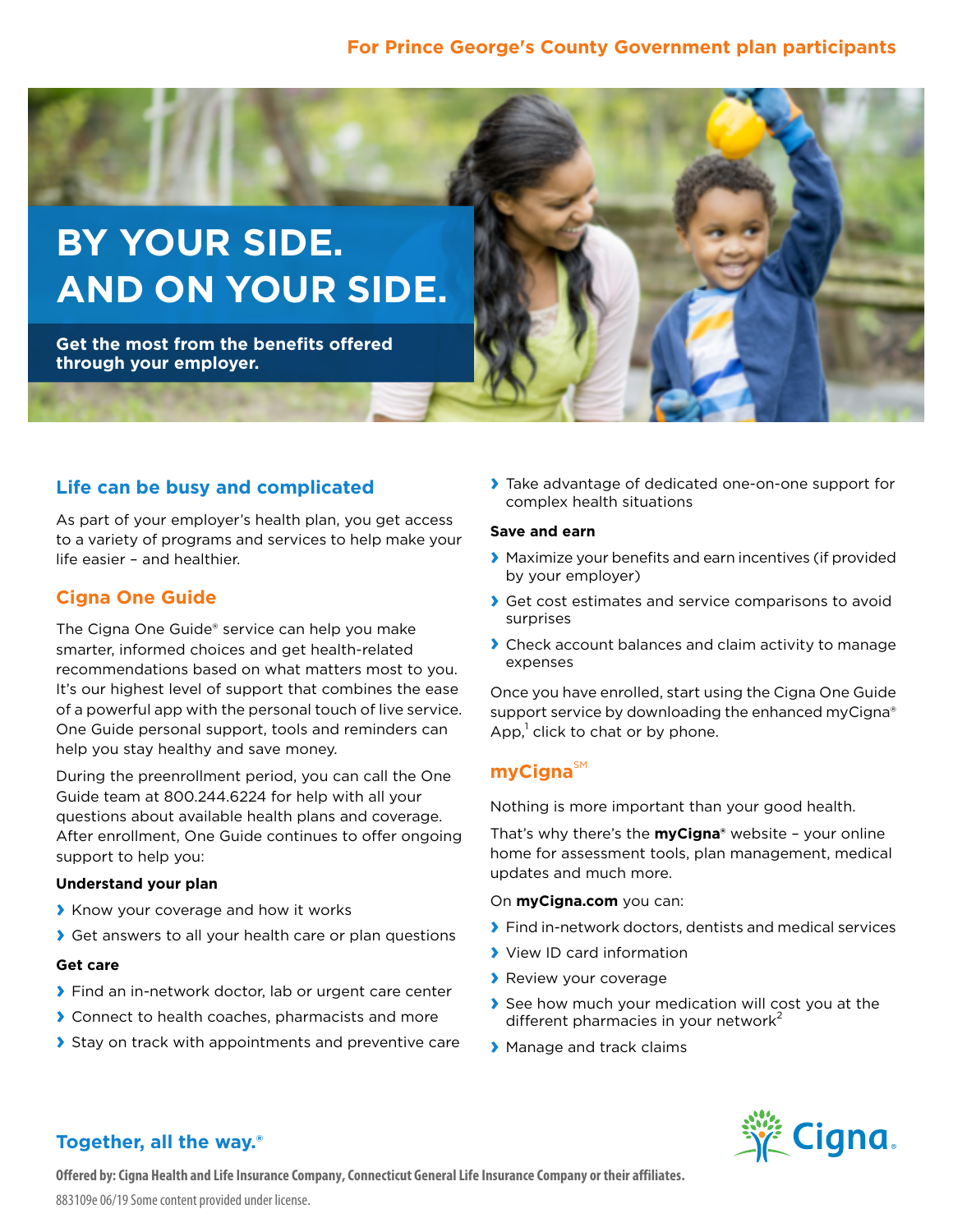- **›** Compare cost and quality information for doctors and hospitals
- **›** Access a variety of health and wellness tools and resources
- **›** Sign up to receive alerts when new plan documents are available
- **›** Track your account balances and deductible

Download the myCigna App $^{\rm l}$  and access your account with just a fingerprint on any compatible device.<sup>3</sup>

## **24/7 customer assistance**

#### **A phone call away**

Anytime you need us, feel free to call the toll-free number printed on the back of your Cigna ID card.

- **›** You can reach us 24 hours a day, seven days a week.
- **›** You can get answers to your health, claims and benefit questions.
- **›** Ask for a Spanish-speaking service representative or someone who can translate one of 200 languages.
- **›** You can order an ID card, update insurance information and check claim status.

24/7 customer assistance is available for medical and dental plan customers only.

## **Health Information Line**

Call the Health Information Line available 24 hours a day, seven days a week. Speak with a clinician trained as a nurse who is ready to provide medical guidance and help answer health questions like how to treat a twisted ankle or child's fever. This toll-free number is printed on the back of your Cigna ID card.

- **›** Get information to help you decide where and when you should get treatment for your immediate care needs.
- **›** Call if you need general health information or have a specific health concern.
- **›** You can also listen to hundreds of podcasts to help you stay informed about your health.

Select a topic and listen via live-stream on your computer via **myCigna.com**.

### **You can use telehealth for 24/7 care**

Cigna Telehealth Connection lets you get the care you need – including most prescriptions (when appropriate) – for a wide range of minor conditions. You can connect with a board-certified provider via video chat or phone, when, where and how it works best for you.<sup>4</sup>

Choose when: 24/7/365. Day or night, weekdays, weekends and holidays.

Choose where: Home, work or on the go.

Choose how: Phone or video chat.

### **Cigna Lifestyle Management programs**

If weight, tobacco or stress is affecting your health or your ability to live an active life, it may be time to make some changes. A health coach can provide you with personalized support to help you:

- **›** Learn to manage your weight using a non-diet approach that helps you build confidence, change habits, eat healthier and become more active
- **›** Develop a personal quit plan to become and remain tobacco-free
- **›** Understand the sources of your stress, and learn to use coping techniques to better manage stress both on and off the job

You can use an online or telephone coaching program – or both – for the support you need. To learn more about our Lifestyle Management programs please call us using the number in your enrollment materials.

#### **Weight Management**

If issues about your weight are affecting your health or your ability to live an active life, it may be time to make some changes. A health advocate can provide you with personalized support to help you learn to manage your weight using a non-diet approach that helps you build confidence, change habits, eat healthier and become more active.

Use an online or telephone coaching program – or both – for the support you need.

#### **Tobacco Cessation**

If your use of tobacco is affecting your health or your ability to live an active life, it may be time to make some changes. A health advocate can provide you with personalized support to help you develop a personal quit plan to become and remain tobacco-free.

Use an online or telephone coaching program – or both – for the support you need.

#### **Stress Management**

If daily stress is affecting your health or your ability to live an active life, it may be time to make some changes. A health advocate can provide you with personalized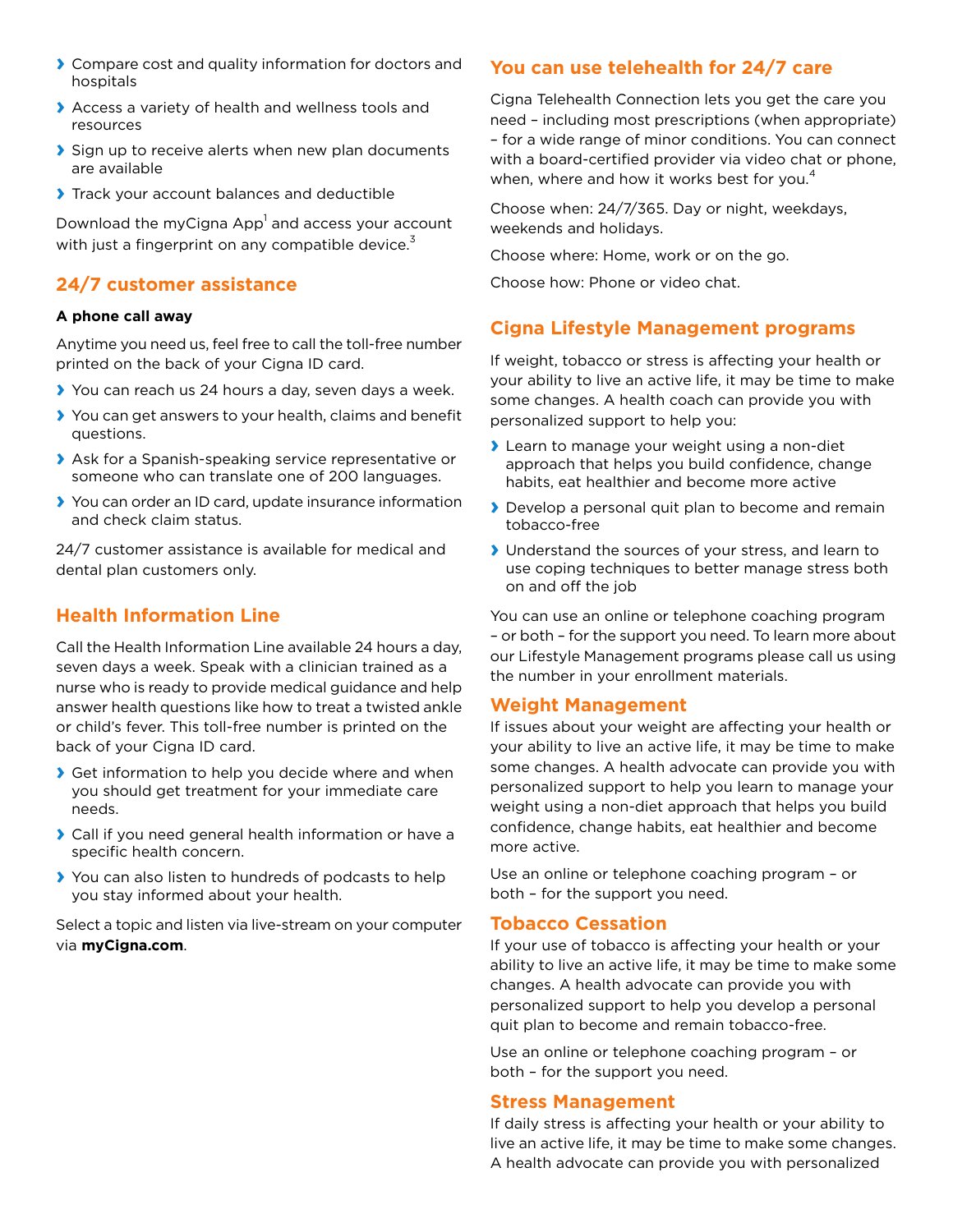support to help you understand the sources of your stress, and learn to use coping techniques to better manage stress both on and off the job.

Use an online or telephone coaching program – or both – for the support you need.

#### **Health assessment**

Taking a health assessment is a quick and easy way to learn more about your health today, and to figure out how you can improve your health in the future. After all, when you're healthy, you have the strength and confidence to be your true self. After completing the health assessment you'll get a wellness score and recommendations to help you get started on a path to better health. Share your report with your doctor at your next visit.

# **Cigna Healthy Rewards®** 5

Get discounts on the health products and programs you use every day for:

- **›** Weight management and nutrition
- **›** Fitness clubs and equipment
- **›** Mind/body programs and equipment
- **›** Vision and hearing care
- **›** Alternative medicine
- **›** Health and wellness products

Just use your Cigna ID card when you pay and let the savings begin.

## **Cigna Health Advisor®**

Health advocates are professionals trained as coaches, nutritionists and clinicians. They are here to listen to you, understand your needs and help you find solutions. Even when you're not sure where to start, you can get confidential support from reliable professionals.

Partner with a health advocate to take an active role in your health.

- **›** Discuss your health assessment results
- **›** Learn how to reduce your health risks
- **›** Learn how to access telephone seminars
- **›** Maintain better eating and exercise habits
- **›** Receive support and encouragement as you set and reach health improvement goals
- **›** Get helpful information about treatment options so you and your doctor can make decisions that meet your health needs and work best for you
- **›** Better manage conditions, including high blood pressure, high cholesterol and more

### **Your personal health team**

When it comes to feeling better about your health and living with a chronic condition such as diabetes, back pain, depression, arthritis, asthma or cardiac issues, everyone has different needs. That's why we have a personal health team – professionals trained as nurses, coaches, nutritionists, clinicians, counselors and more.

They are here to listen to you, understand your needs and help you find solutions. Even when you're not sure how to begin.

- **›** Partner one-on-one with a health advocate and take a more active role in your health
- **›** Dial one phone number for confidential assistance
- **›** Find help managing your care and get information about a variety of treatment options suited to your personal preferences
- **›** Get support 24 hours a day when you need help with things such as your child's high fever or finding late-night medical treatment
- **›** Know what to expect and how to prepare if you need to spend time in the hospital or need surgery
- **›** Get answers to basic questions about your health plan

## **Cigna Veteran Support Line**

This free hotline is available 24/7/365 to all veterans, their families and caregivers. No need to be a Cigna customer. Cigna stands ready to connect you with:

- **›** Pain management resources
- **›** Substance use counseling
- **›** Financial support
- **›** Food, clothing, housing
- **›** Legal assistance
- **›** Parenting and child care
- **›** Aging services
- **›** Weekly Mindfulness for Vets phone sessions and more

Call **855.244.6211**.